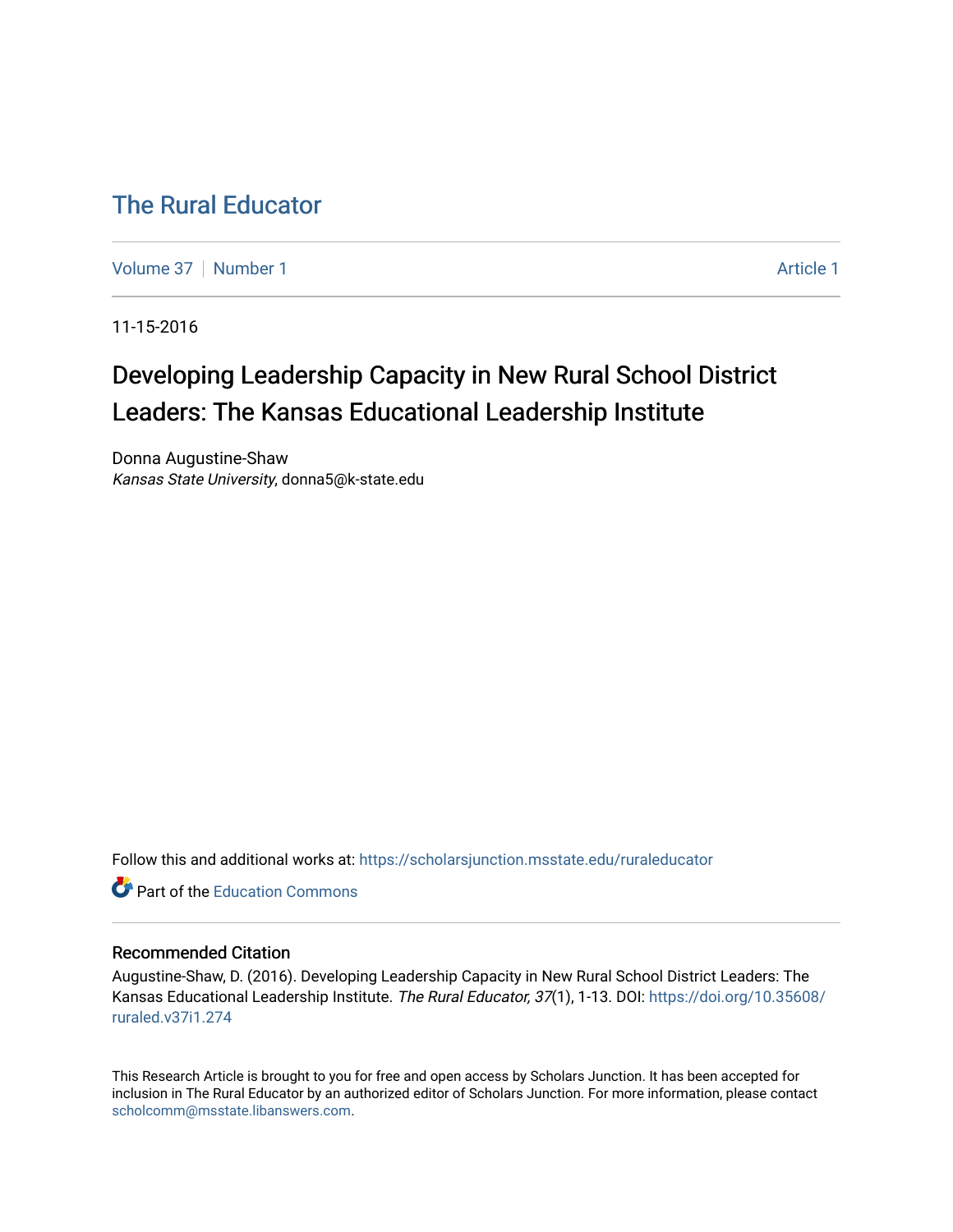# **Developing Leadership Capacity in New Rural School District Leaders:**

# **The Kansas Educational Leadership Institute**

**Donna Augustine-Shaw** 

*Kansas State University* 

*Understanding the context of rural school settings is critical to beginning school district leaders. Rural communities present multifaceted challenges that leaders must embrace as diverse community expectations unfold. The majority of Kansas school districts are in rural settings. Mentoring and induction shapes the experiences encountered during the first year of practice. The Kansas Educational Leadership Institute provides high quality mentoring and induction for new superintendents and principals in Kansas. Mentoring and induction provided by veteran superintendents familiar with leadership complexities in rural communities is offered through on-site visits. In addition, new superintendents participate in activities focused on building capacity through regional cohort networks, attendance at professional organization and state meetings, and in professional learning seminars. The rural superintendent wears many hats in serving their local district. Professional learning opportunities that provide leaders with strategies to focus on achievement, plan for change, and build leadership capacity in rural environments are critical for success.*

#### **Keywords: leadership, rural, mentoring and induction, professional learning**

At the heart of leadership is a focus on student achievement. Research has validated the link between leadership and its impact on student learning (Seashore Louis, Leithwood, Wahlstrom, & Anderson, 2010; Waters & Cameron, 2007). Guiding the myriad of change initiatives in today's schools is a vital leadership skill. School leaders shape necessary curriculum, instruction, and assessment priorities for staff by establishing a clear focus on learning and high expectations. Building capacity and developing a culture centered on learning are key variables that support organizational change (Fullan, Cuttress, & Kilcher, 2005). A focus on raising student performance through skillful orchestration and expertise is paramount for every school executive leader.

Leithwood (2005) postulated that effective leaders must also respond to the local context of their school district and community. A strong emphasis on the educational context and responding to particular school improvement challenges within the local district setting is especially critical for the rural superintendent. Forner, Bierlein-Palmer, and Reeves (2012) stated that superintendents in rural settings face unique contextual challenges ranging from poverty to wide-ranging responsibilities compounded by a highly visible public role. The local situation in each rural district and community is distinctive, resulting in leadership skills that must be tailored to the multifaceted needs of its community stakeholders (Institute for Educational Leadership, 2005). Effective support and learning for district leaders can

bridge the important relationship between understanding the local district context and pathways to increase student achievement.

A continued focus on building capacity to support change in rural districts requires support at all levels of the organization. Lamkin (2006) noted that "the premise that the role of rural school superintendents has become increasingly difficult may be the direct result of increased demands and decreased assistance" (p. 22). Geographic isolation, the degree and intensity of community response to change, need for focused training, high visibility, and the broad application of scarce resources are uniquely challenging to the new rural superintendent (Lamkin, 2006). These complexities in building capacity at all levels for the new superintendent require an individualized approach to support.

Mentoring and induction for new rural superintendents is a critical investment in leadership and must be a priority for school district and university programs as well as educational professionals interested in developing and supporting the knowledge, skills, and dispositions for every new leader to be successful within the educational context they serve. Preston, Jakubiec, and Kooymans (2013) reinforced the elevated dependence on relationships for rural leaders, whereby rural leaders' skill and strong receptivity to the unique needs and perceptions of internal and external stakeholders within their school and community is vital to their success. Within this sensitive context, the need to support rural superintendents in their initial year of practice is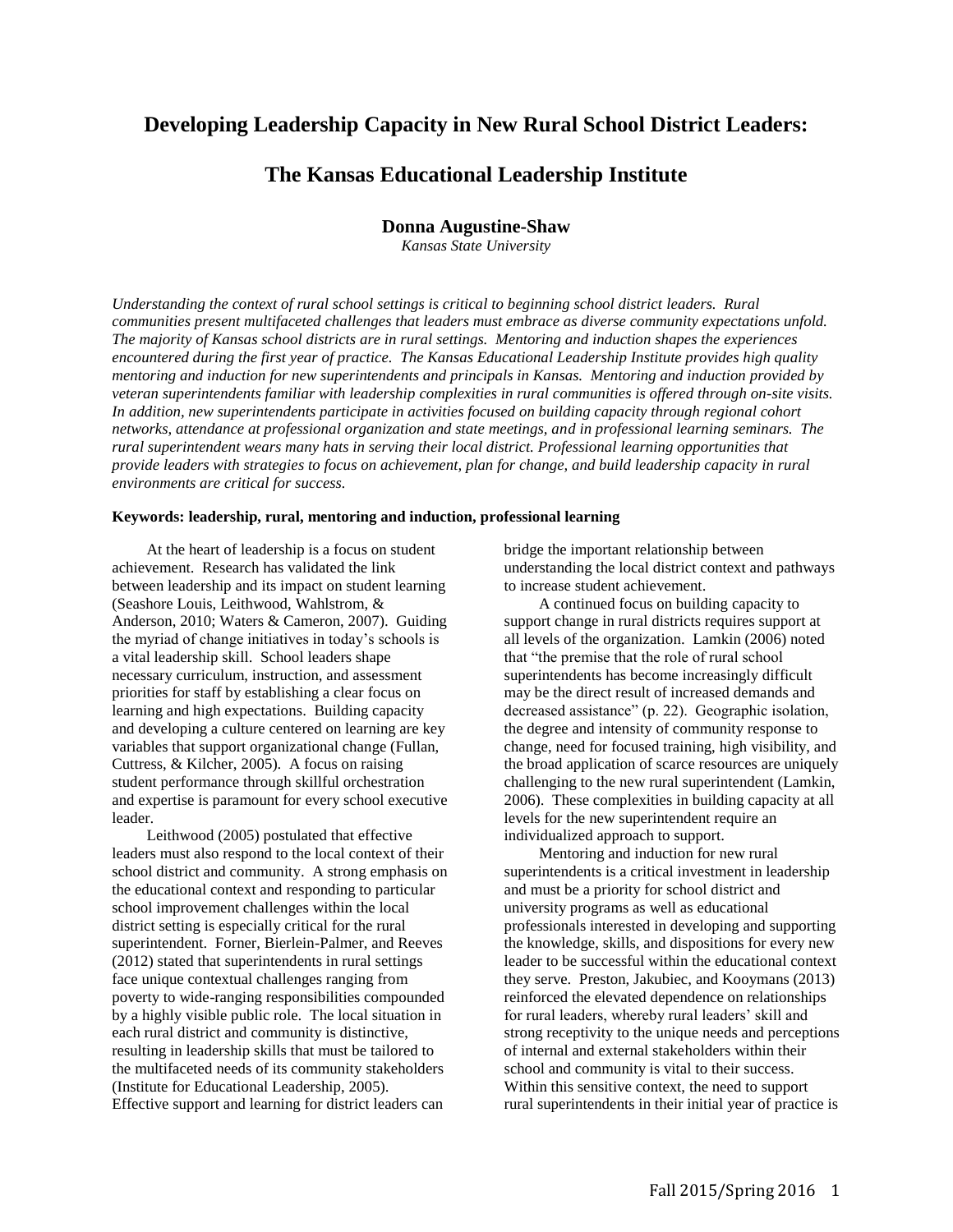imperative. As a viable option to support new Kansas rural superintendents, as well as new superintendents throughout varied geographic locations in the state, the Kansas Educational Leadership Institute (KELI) is one model offering mentoring and induction services and professional learning for leaders.

#### **The Kansas Educational Leadership Institute**

The Kansas Educational Leadership Institute is a collaborative partnership among Kansas State University College of Education, Kansas State Department of Education, Kansas Association of School Boards, United School Administrators of Kansas, and Kansas School Superintendent's Association. KELI's mission is *to collaborate and share resources to support professional growth of educational leaders needed in Kansas schools for the 21st Century.* The mission is further divided into two strands: the mentoring and induction of new superintendents and principals, and ongoing professional learning opportunities for school district leaders and leadership teams. KELI's program design for leadership support developed from recommendations by partners and other planners is framed around best practice and research. The fiveyear plan places a high priority on each strand of the mission statement, which is evidenced through its vision, purpose, and goals. KELI partners support various aspects of the program mission as needs, resources, and expertise merit. KELI is governed by a partner-based steering committee and an advisory council comprised of field-based practitioners.

Since the Institute's inaugural event in May 2011, KELI has provided increasing opportunities for supporting the growth of Kansas' leaders. KELI is recognized by the Kansas State Department of Education (KSDE) as an area professional learning center.New executive leaders are able to move to their professional Kansas license or earn credits towards license renewal through completion of KELI's program requirements, which include mentoring and induction support along with deep learning opportunities. In KELI's first strand, new

superintendents are supported by trained mentors as they tackle the exciting challenges inherent in executive leadership. As mentors share insight and prompt new superintendents to reflect on their decisions related to national leadership standards, these district leaders apply meaningful discussions within their local context to these important benchmarks (CCSSO, 2008). The professional growth benefits and support for decision-making and understanding a new level of responsibilities for the beginning executive leader also occurs through networking opportunities with other superintendents at regional cohort sessions and professional organization and state meetings. In the first four years of operation, KELI has served 77 new superintendents and with 21 first-year superintendents enrolled in 2015-2016, a total of 98 first-year superintendents will have completed the mentoring and induction program requirements.

KELI's second strand of leadership development in Kansas provides high quality, deep professional learning opportunities that address current topics and spotlight the unique leadership role of school district administrators. In these seminars, Kansas leaders learn new content, hear from similar position leaders on implementation strategies, and network in a collaborative setting. Through the planning process, KELI partners identify and respond to the needs of all leaders and provide professional growth opportunities necessary to guide Kansas schools in the 21<sup>st</sup> century.

## **Identifying the Need: Rural Kansas and New Superintendents**

The rural nature of Kansas often results in new superintendents working many miles from colleagues who lead in similar settings and face common challenges. With large distances between districts in rural Kansas, networking and face-to-face interactions are limited. An example of this landscape during the first two years of program operation is depicted in Figures 1 and 2.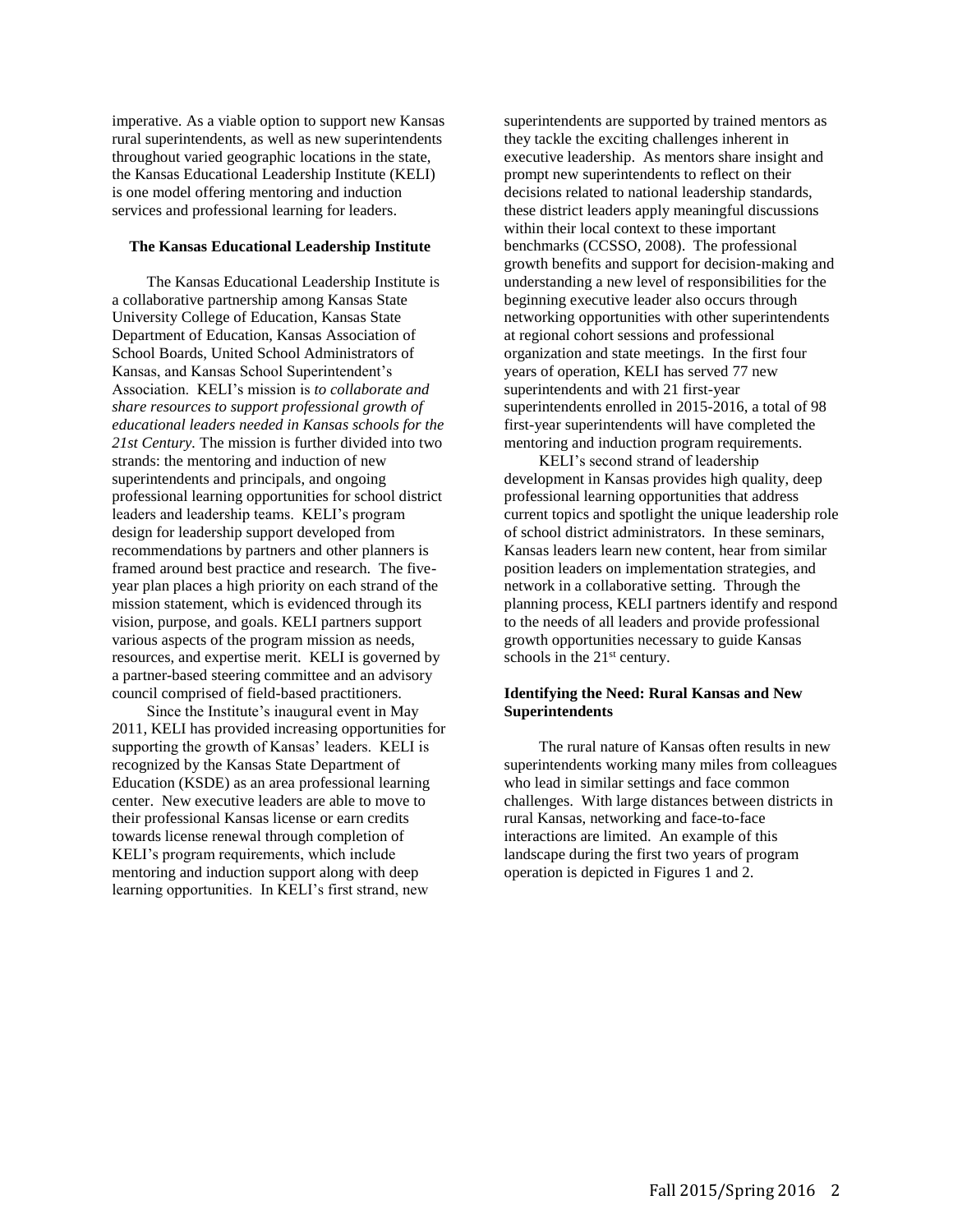

2011-2012 KELI Mentors and Mentees

*Figure 1.* Distribution of KELI Mentors and Mentees in 2011-2012.



# 2012-2013 KELI Mentors and Mentees

*Figure 2.* Distribution of KELI Mentors and Mentees in 2012-2013.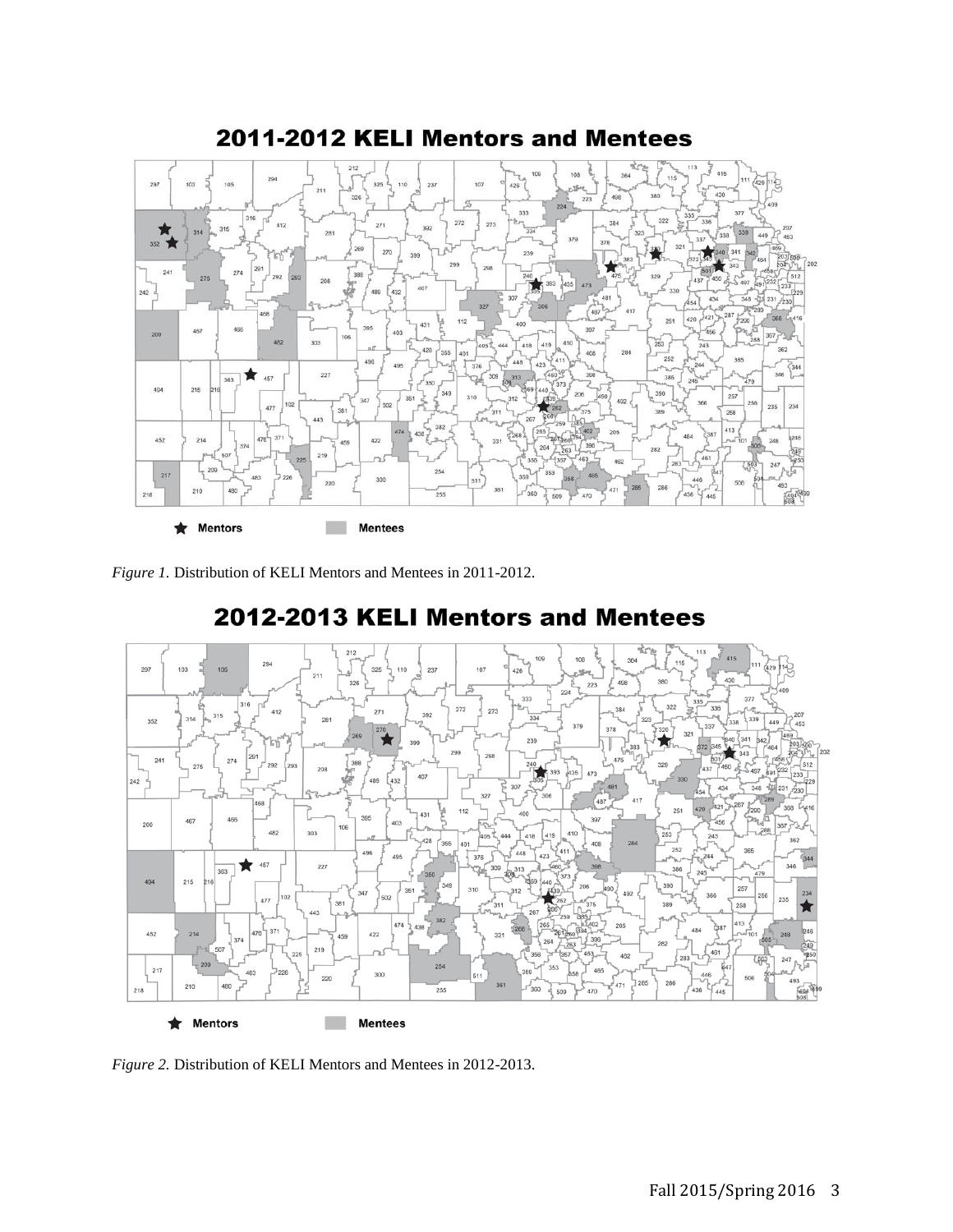Rural districts often face small enrollments, with the reality that many new superintendents also bear principal-level duties such as working first-hand with elementary, middle, or high school students, staff, and parents. KELI is designed to bridge this critical need in rural settings through strong mentoring relationships and networking opportunities offered regionally and state-wide. Mentee demographics (see Tables 1 and 2) outline initial and professional licensure accomplishments in the first four years of operation. Tables 2 and 3 highlight the ratio of practicing and retired superintendents serving KELI in the critical role of mentor. The Institute of Educational Leadership (2005) noted the critical role that an experienced mentor can play in developing a trusting, constructive relationship that encourages honest reflection and feedback. A clear picture of the rural nature of KELI's service to new superintendents is highlighted in district enrollment. In cohort one, 69% of new superintendents led districts with an

# enrollment of 1,000 students or less. In cohort two, 82% of new KELI superintendents served districts with 1,000 students or less in enrollment. In cohort three, serving 11 new superintendents, 45% work in districts with 1,000 students or less in enrollment. In cohort four, 63% of new superintendent leaders served districts with 1,000 students or less enrolled.

The support offered by KELI mentors who have marked experience in the specific skills and acculturation needs of rural Kansas districts has significant value to new superintendents. In response to these specific needs, KELI's program structure provides new superintendents with an opportunity to participate in on-site mentoring and induction and expand professional networks with other leaders who share common insights and challenges. One new superintendent noted the value of this experience, saying "The KELI program has been extremely beneficial to me as a first year superintendent. My mentor was absolutely wonderful."

#### Table 1

*Mentee Demographics*

| <i>Meniee Demographics</i>    |                      |                          |
|-------------------------------|----------------------|--------------------------|
| Licensure Status              | 2011-2012 Cohort (n) | $2012 - 2013$ Cohort (n) |
| Initial                       |                      |                          |
| Professional                  |                      |                          |
| <b>Completed Requirements</b> | 26                   | 22                       |
| Total                         | 26                   | າາ                       |

#### Table 2

| Mentee Demographics           |                      |                        |
|-------------------------------|----------------------|------------------------|
| Licensure Status              | 2013-2014 Cohort (n) | $2014 - 15$ Cohort (n) |
| Initial                       |                      |                        |
| Professional                  |                      |                        |
| <b>Completed Requirements</b> |                      | 16                     |
| Total                         |                      | 16                     |

### Table 3

| <b>Mentor Demographics</b>        |                          |                        |
|-----------------------------------|--------------------------|------------------------|
| Career Status                     | $2011 - 2012$ Cohort (n) | 2012-2013 Cohort $(n)$ |
| <b>Practicing Superintendents</b> |                          |                        |
| Retired Superintendents           |                          |                        |
| Total                             |                          |                        |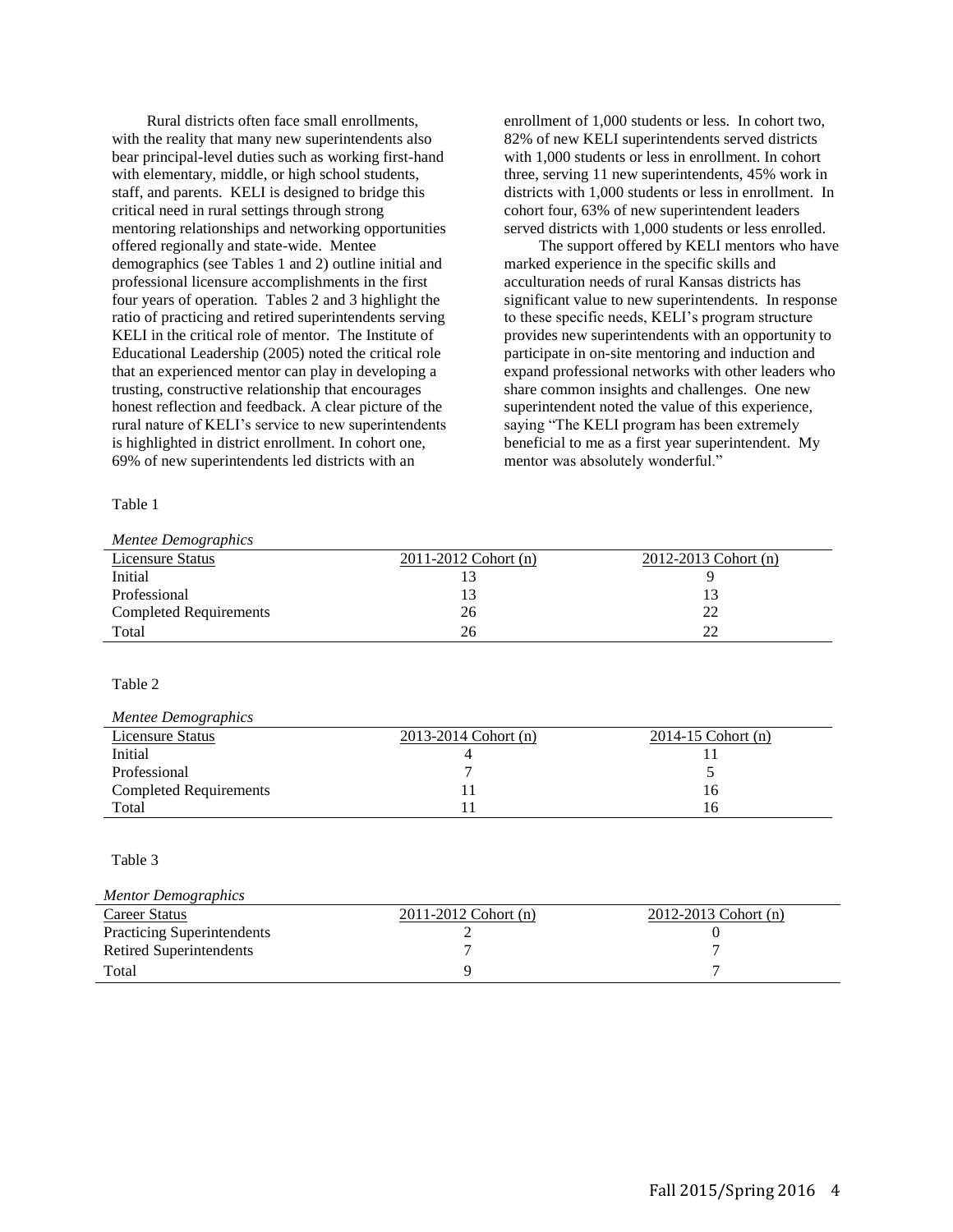Table 4

*Mentor Demographics*

| Career Status                     | 2013-2014 Cohort (n) | $2014 - 15$ Cohort (n) |
|-----------------------------------|----------------------|------------------------|
| <b>Practicing Superintendents</b> |                      |                        |
| Retired Superintendents           |                      |                        |
| Total                             |                      |                        |

# **Supporting New Leaders through Mentoring and Induction**

KELI's mentoring and induction strand emphasizes mentoring experiences as a key component of support to new Kansas superintendents. Along with similar background experiences and district demographic characteristics, mentees and mentors are also matched according to geographic location. The mentors, veteran superintendents, provide support for the transition to the role of the executive school leader and overall professional growth by sharing skills pertinent to the local setting and context of smaller, rural districts. Through these experiences, veteran superintendents share critical knowledge with novice leaders and provide significant assistance to address limited resources for support in rural Kansas. KELI superintendent mentors provide support through monthly on-site visits as well as attending two performance demonstrations, typically at least one local board of education meeting during the year. Mentors then share observation feedback with mentees. The quality process and research outlined in KELI's program occurs primarily through on-site face-to-face mentoring sessions between novice and experienced superintendent leaders. These sessions are the capstone support for mentees. One mentee shared, "Face-to-face visits were excellent!"

 A valued information source and dialogue starter is the monthly checklist of activities that assists new superintendents in planning for expected tasks and reports. These checklists provide a venue for discussion at site visits and are reviewed by KELI mentors to provide rich contextual background for rural superintendents as well as superintendents in larger districts. Many rural superintendents are placed in positions encompassing additional principal or director duties. These checklists provide an important benchmark in the long list of duties for these district leaders.

In rural districts, new superintendents wear many hats and respond to a multitude of responsibilities, often encountering difficult decisions resulting from dual positions and a wide-range of expectations. Canales, Tejeda-Delgado, and Slate (2008) concluded that "The dual position of

superintendent/principal is a multi-faceted role which requires a variety of leadership skills and behaviors" (p. 6) and further recommended that a network of mentors with similar experience be created to offer support. Doug Conwell, a KELI mentor for four years and current rural superintendent stated:

Many of the new superintendents that get their first superintendency in smaller rural schools tend to be former principals with little knowledge of the responsibilities of the central office. Two areas of support that seem to be of most interest to these new superintendents are relations with a Board of Education and understanding the operational budget for a school district. The understanding of a school budget is critical because for most of these districts, they are experiencing declining enrollment and little to no funding help from the state. An experienced superintendent from the KELI program can help these superintendents to not only understand how budgets work but also to project future budgets. This is critical for these smaller school districts.

As part of KELI's goal to build capacity through strong networks, mentees participate in fall regional cohort meetings arranged by mentors and in a statewide spring cohort meeting developed to address current needs. In these cohort sessions, mentees share first year challenges and relevant experiences, and collaborate with other leaders around various topics of importance to the first-year superintendent. One mentor shared, "The cohort meeting in December was a good time for them [mentees] to reflect on the first half year of work. Listening to each other gave them support, understanding, and knowing that they are not alone."

Another program component of mentoring and induction is attendance at professional association meetings (i.e., school board association, leadership conference, new superintendent's session, or educational summit). Further knowledge is gained by mentees attending state organizational meetings such as a state board of education meeting and state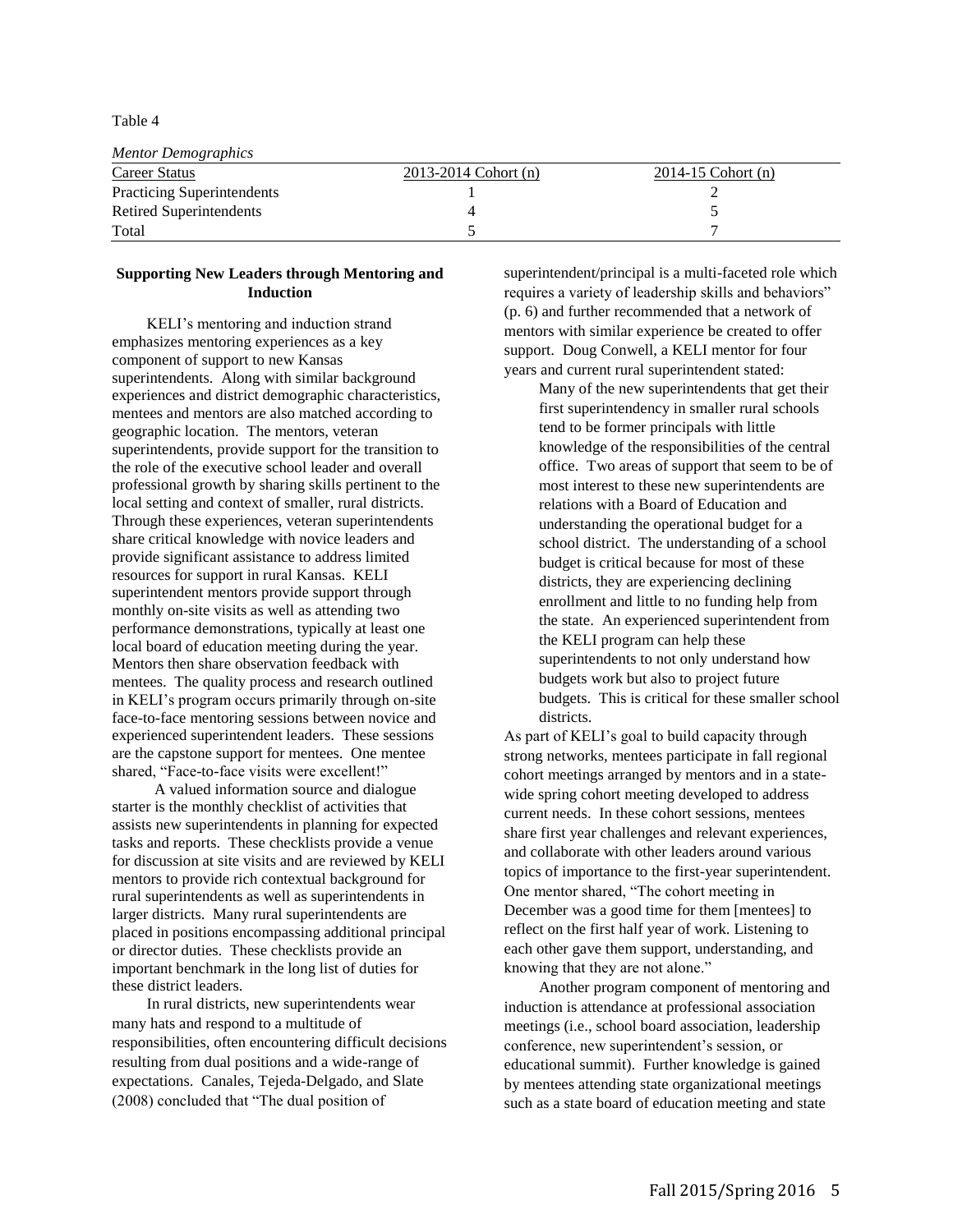superintendent meeting. Mentors often accompany their mentees to these meetings to further networking and relationship building opportunities.

As part of the best practice model, mentees reflect on their professional and personal growth following attendance at out-of-district leadership events as well as in an end-of-year reflection. In addition, reflective tools are developed by KELI staff to address current areas of accountability important to new leaders. These tools are framed around research and state department requirements and are designed to promote meaningful discussion, professional reflection, and growth, and address key responsibilities of the organization and its leadership. These reflective tools are used by mentors to understand the perceptions of their mentees around essential tenets for success and goal-setting and are especially meaningful to rural superintendents where one or two individuals often carry the load for all leadership responsibilities within the local district and community.

#### **Mentor Coaching Training**

KELI mentors participate in professional coaching training during their first year to enhance onsite mentoring sessions focused on building leadership capacity in others. Follow-up training is custom-designed to reinforce the practice and further refinement of coach-like behaviors. A qualified coaching model (Cheliotes & Reilly, 2010) provides the foundation for certified trainers to develop understanding and effective skills around coaching practices. One mentor noted, "I am always working to improve on my coaching skills. Coaching is the real key to developing leaders who can move their districts forward."

Coaching tools focus on the coaching practices of committed listening, paraphrasing, positive intent, questioning, reflective feedback, and goal setting. These tools developed by KELI staff, along with additional resources such as *Leadership Coaching for Educators: Bringing Out the Best in School Administrators* by Reiss (2007) and *Opening the Door to Coaching Conversations* by Cheliotes and Reilly (2012) provide mentors with examples of coaching practices within the school setting and additional contexts for learning. In a mid-year coaching mindset self-assessment (2013-2014) mentors rated themselves as high in their knowledge of core coaching competencies around active listening and exhibiting trustworthiness (Reiss,

2007). A mentor commented, "As we coach mentees to ask the right questions, listen, reflect, and communicate, the more effective and successful they will be and the more they will use those same coaching techniques with their various publics."

#### **Opportunity for Support in Year Two**

KELI provides superintendents moving from their initial year of practice and completion of the program an opportunity to be involved in a second year of less intensive mentoring and induction support. KELI mentors maintain quarterly contact with mentees and are available as needed during the year. The focus of support is designed to assist the mentee with additional resources and building capacity to solve unique issues encountered in the local district. Whenever possible, the original mentor is assigned to continue their support with the mentee during this second year. Monthly checklists and other research-based articles are provided to participating second-year superintendents. These superintendents are encouraged to participate in KELI cohort meetings and receive reduced rates for attendance at KELI-sponsored professional learning events. KELI mentees and mentors regularly provide feedback on suggestions for improving services as these additional program supports are offered to meet the needs of rural and state-wide district leaders.

# **Supporting New and Veteran Leaders through Deep Learning Seminars**

The second strand of KELI's support to leadership development in Kansas provides statewide partnerships focused and aligned to the professional learning needs of new and veteran school district leaders in Kansas. The vision outlined for KELI by its governance bodies and state partners has embraced a responsive and professional learning community approach to seminars in an effort to purposefully connect and impact deep learning and student achievement, specific to rural leaders and other state/district initiatives. KELI's deep learning seminars for Kansas leaders provide opportunities for knowledge and application of current topics. These topics are defined through collective discussion and feedback, field mentors, new and experienced practitioners at both school and district levels, and state agencies. The seminars are offered in a meaningful context that allows for presentation of new knowledge, examples of applied use by school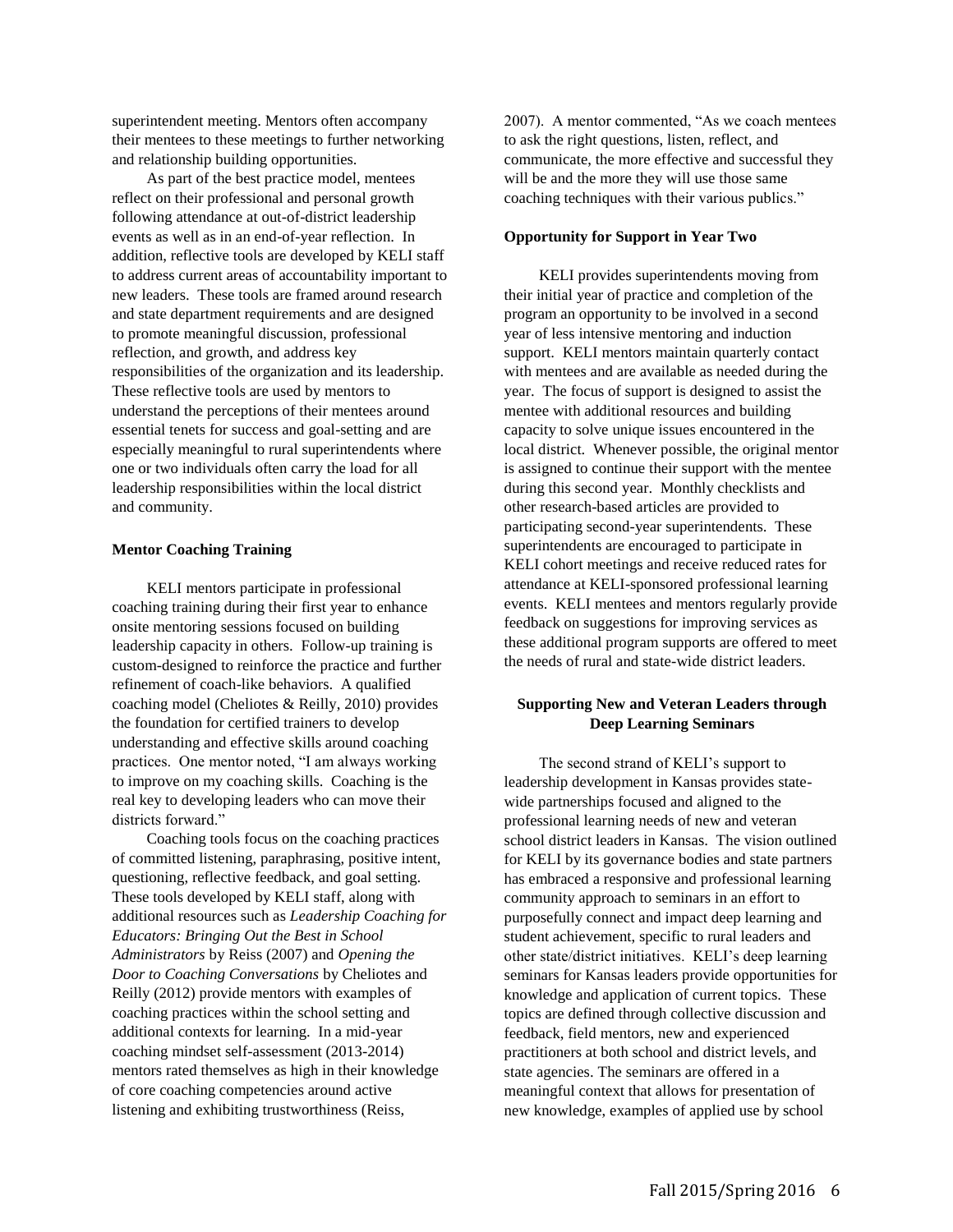district leaders, and time for learning and networking in collaborative leadership teams. The possibilities for impact from linking state/national change initiatives to actual school/district implementation steps through focused and rich dialogue around local context has proven to be an effective model for professional learning in these seminars.

In 2011-12, *"*Let's Talk*"* seminars provided the context for the professional learning strand for Kansas leaders. In 2012-13, *"*What's New*"* seminars framed the next set of deep learning opportunities for Kansas leaders. In continuing with a professional learning approach for leaders grounded in best practice, the 2013-14 seminars, "Professional Learning for Principals," are framed in three responsive seminars that focus on the needs of school principals. The "Professional Learning for Principals" theme continued as an emphasis with partnering agency KSDE during 2014-15 in three seminars targeted on emerging state-wide initiatives for building leaders. These topics included performance evaluation, assessment and student evaluation, and accreditation. The target audience for each seminar is leaders and leadership teams, and the approach is carefully crafted to build the knowledge and skills of leaders who are faced with understanding, supporting, and communicating major change initiatives in their school or district setting. In order to effectively embrace meaningful collaboration, KELI's deep learning seminars are designed to help leaders first understand the change themselves, to witness application of these programs from other school and district leaders in various sized school districts, and to openly discuss next steps in their own local settings. As a result, participants consider how to facilitate change for sustained impact and willingly share valuable resources in accomplishing this end for increased student achievement in their local settings.

The design of the professional learning seminars is particularly relevant and beneficial for Kansas rural superintendents and principals, as the seminars promote opportunities for exposure to content experts, application in similar settings, and networking among peers. In each of the professional learning series offered by KELI, the current needs of school district leaders are identified and a clear direction for real-life application determined. This is accomplished through input from KELI staff experienced in leadership and knowledgeable about current trends, state partners, program mentors, and practitioners themselves. Content experts determine

key components for presentation of new knowledge. Field presenters are thoughtfully selected to focus on the *leader's role* in the application of the topic and to provide unique perspective for small rural districts, mid-sized districts, and large districts in Kansas.

The first KELI "Let's Talk" seminar in 2011- 2012 pinpointed the critical topic of legal issues in schools. Experts in school law provided guidance on current operational and policy issues as identified by current superintendents in the field. A panel of field superintendents then shared implications for local decision and policy-making impact. KELI's second 2012 "Let's Talk" seminar responded to the needs of local school districts in the area of technology. University content experts and several tech-savvy superintendents from rural and other various sized districts in Kansas shared innovations, implications, and effective technology use in their schools. Local policy, technology funding, staff training, and virtual learning environments provided specific discussion for leaders attending the seminar.

In the final "Let's Talk" professional leadership learning seminar, KELI hosted a strategic seminar emphasizing the national Common Core standards (CCSSO, 2012). The leader's role in implementation of these new standards provided program participants with an opportunity to hear from content experts and Kansas districts of various enrollment categories leading the reform. Leaders and leadership teams shared resources and implementation of the curricular standards at their local district level in break-out sessions. Seminar participants appreciated presentations from small rural and larger-sized districts in Kansas as well as sharing ideas in team discussions. During the first year of KELI's professional learning seminars, over 100 Kansas school district leaders rated the "Let's Talk" seminars above average to excellent on the quality of content and presentations in their evaluations (Thompson, 2012).

In the second year of KELI's professional leadership seminars, *"*What's New*"* highlighted the theme identified as relevant to Kansas leaders. The first seminar in 2012-2013 reinforced leader preparation in College and Career Readiness standards along with important changes in student learning goals. KSDE directors presented the latest information, and three Kansas districts shared components of their local programs. This provided strong implementation strategies important to rural Kansas superintendents as they considered next steps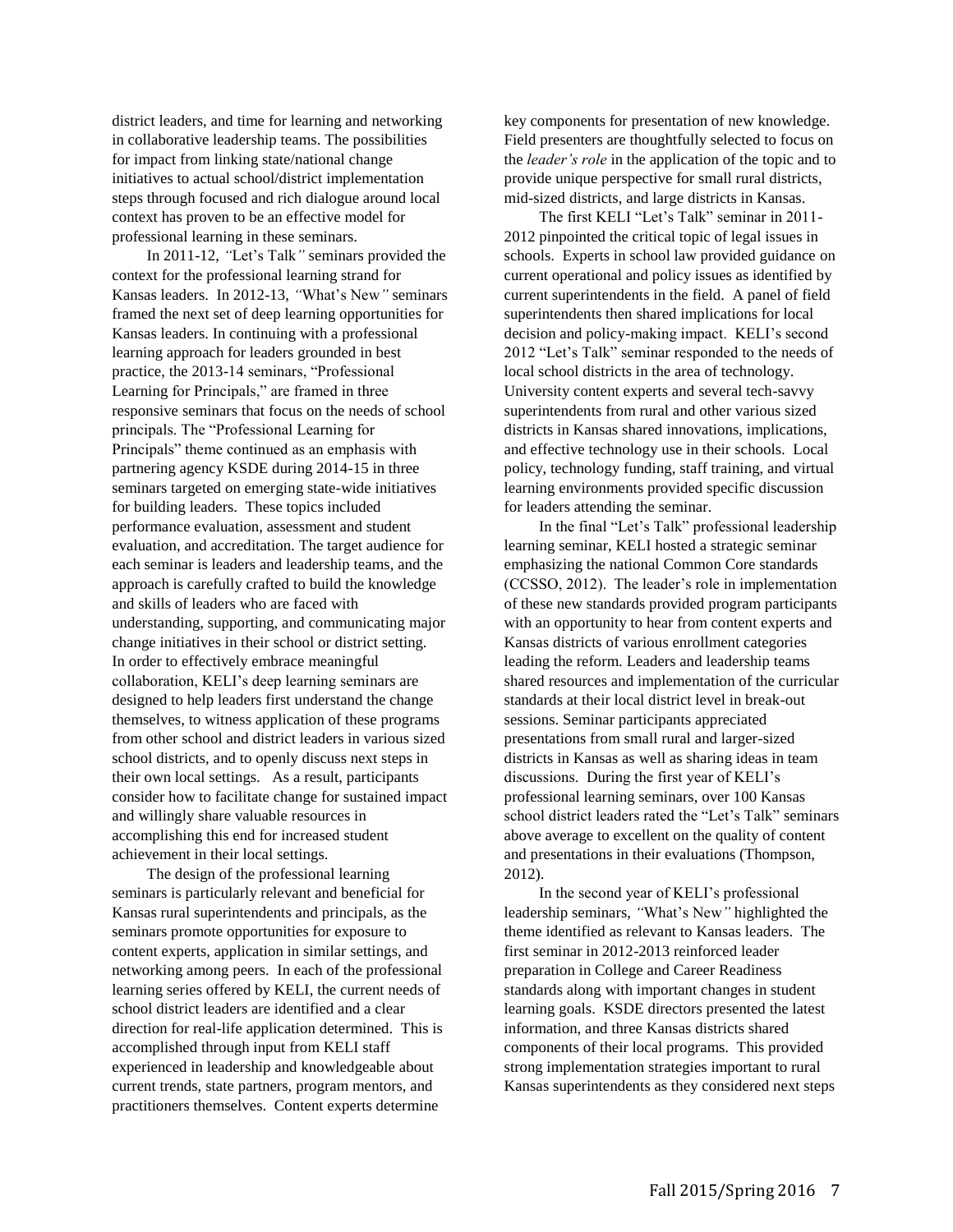in aligning new standards and professional development for teachers.

The next KELI professional leadership seminar in the *"*What's New*"* series shared vital information for leaders in the area of accreditation and changes in national waiver measures. In this seminar, education consultants from KSDE provided school district leaders with new terms in the state accreditation structure, the 5 R's (i.e., Rigor, Relevance, Relationships, Results, and Responsive Culture), and critical understanding of shifts from Adequately Yearly Progress (AYP) to Kansas' newly defined Annual Measureable Objectives (AMOs). In addition to this fundamental knowledge, three Kansas districts of various sizes shared their local strategies for embarking on this new accreditation adventure. In considering the distinct needs of rural school district settings, the presentation of local district challenges and successes as well as the opportunity to network provided valuable insight for these leaders in their implementation planning.

The series of seminars crafted for 2013-2014 focused on building capacity in school leaders as they work to understand, facilitate, and communicate change. These seminars were open to leaders at any level but were specifically targeted for principals and school leadership teams. Superintendents of rural districts who carry principal-level responsibilities are also drawn to attend these sessions. KELI partnered with KSDE in this project to clearly identify principal needs regarding changes that impact their leadership. A state-wide survey administered to school principals in September 2013 framed the needs and content of these sessions. KSDE directors and KELI staff reviewed 540 responses from elementary, middle, and high school principals. The survey provided opportunities for respondents to identify important demographic information, preferences on seminar format, and ranking of professional learning needs in

Table 5

*Participant Evaluation of KELI Professional Learning Seminars*

nine main topic areas. From the review of responses, six top areas of concern emerged along with several key preferences on delivery. The topics and format of the three "Professional Learning for Principals" seminars depicted the highest relevancy and impact identified by principals. Two regional locations in Kansas hosted the seminars.

Accreditation, the first 2013-2014 session topic, emphasized needs assessments, setting goals, and providing evidence. Leaders attending this seminar shared the following comments: "Great panel of experts," "The breakout time for our team was beneficial" and "Thank you for reaching out to principals – rare opportunity for me." The second session focused on inter-rater reliability, walkthrough evaluations, and feedback. One attendee shared, "It was good to have a workshop focused on topics for principals. The information was timely and informative. I was able to ask questions and get answers to questions that will help me in my position." The topic of the third spring 2014 session was building leadership capacity. Kansas leaders from rural settings engaged in critical conversations about current challenges and collaborated with others from across the state in networking opportunities. One leader shared, "This is one of the best and most relevant and applicable workshops I've attended." In 2014-15, identified themes critical to building leaders continued through partnership planning with KSDE and centered on evaluation, assessment, and accreditation. Neale & Cone (2013) cited that "collaborative principal networks have an impact on student achievement" by allowing them to practice and build learning communities among teachers in their schools (p. 5). Table 5 highlights overall evaluation results by approximately 600 KELI program participants across the four year series of professional learning seminars.

| т интерат Египитон орудент горезмовит цейтник бетипиту |          |              |             |               |               |  |  |  |
|--------------------------------------------------------|----------|--------------|-------------|---------------|---------------|--|--|--|
| 2011-2012<br>2012-2013                                 |          |              |             |               |               |  |  |  |
| <b>Ouestion</b>                                        | Legal    | Social Media | Common      | Preparing for | Accreditation |  |  |  |
|                                                        | Advisors |              | <u>Core</u> | CCR           |               |  |  |  |
| This seminar provided                                  | 4.6      | 4.5          | 4.5         | 4.5           | 4.0           |  |  |  |
| opportunities for me to                                |          |              |             |               |               |  |  |  |
| deepen my understanding of                             |          |              |             |               |               |  |  |  |
| the program topic.                                     |          |              |             |               |               |  |  |  |
| The presenters appropriately                           | 4.8      | 3.7          | 4.5         | 4.4           | 4.0           |  |  |  |
| addressed the seminar topics.                          |          |              |             |               |               |  |  |  |
| The format for the seminar                             | 4.5      | 4.05         | 4.5         | 3.9           | 4.1           |  |  |  |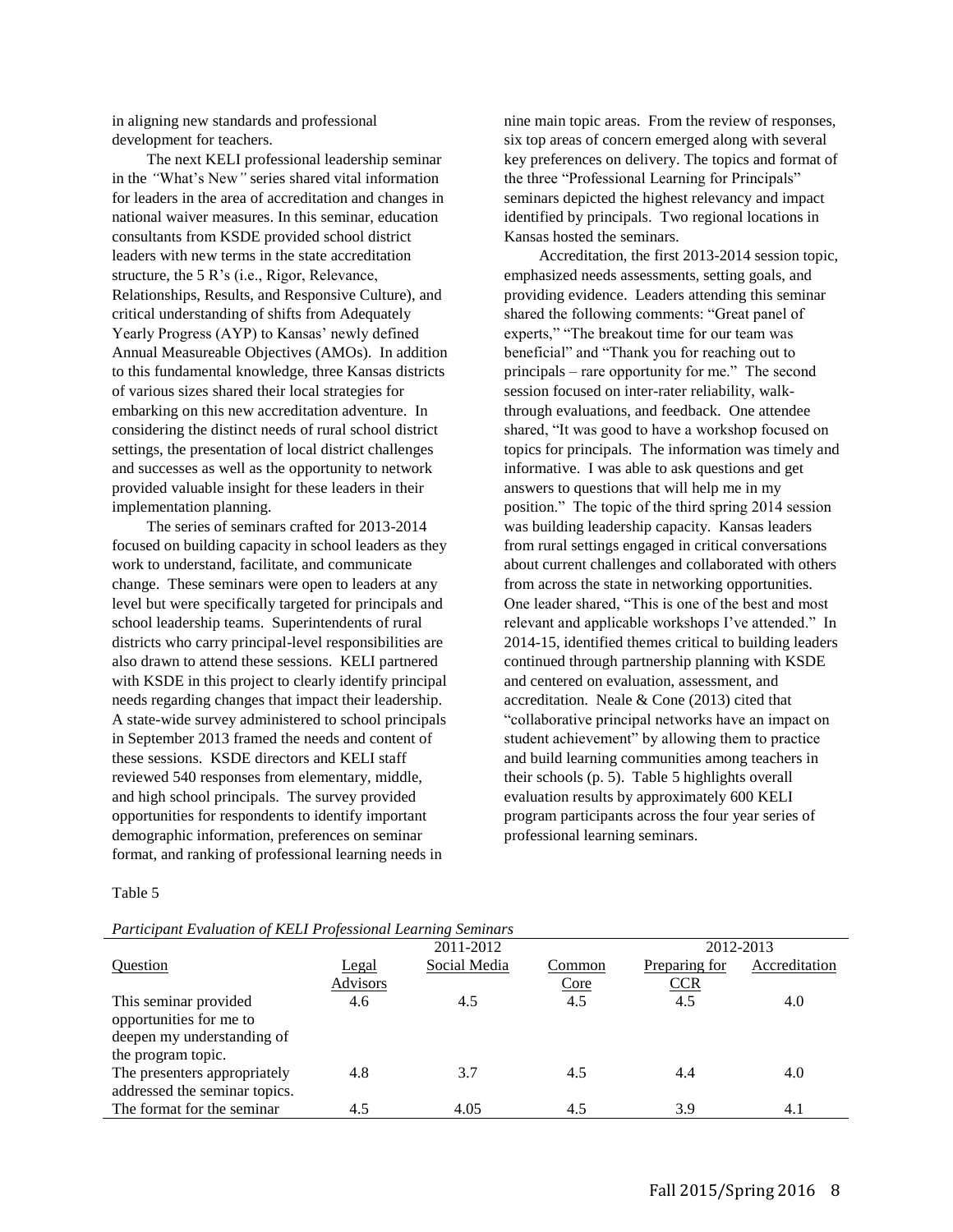| enhanced the learning          |           |           |     |     |     |
|--------------------------------|-----------|-----------|-----|-----|-----|
| experience for me and          |           |           |     |     |     |
| created opportunities to share |           |           |     |     |     |
| my ideas and experiences       |           |           |     |     |     |
| with others.                   |           |           |     |     |     |
| The overall quality and        | 4.5       | 4.4       | 4.4 | 4.2 | 3.9 |
| content of this seminar met    |           |           |     |     |     |
| my expectations.               |           |           |     |     |     |
| The topic of today's session   | <b>NA</b> | <b>NA</b> | NA  | 4.6 | 4.6 |
| was important to me and my     |           |           |     |     |     |
| leadership team.               |           |           |     |     |     |

Scale: 5-Excellent, 3-Average, 1-Poor

Fullan, Cuttress, and Kilcher (2005) assert that "One of the most powerful drivers of change involves learning from peers, especially those who are further along in implementing new ideas" (p. 55). During KELI deep learning seminars, time is committed to collaborative planning within and among local district teams. This provides the opportunity for strategic discussion of content and helps rural leaders plan and think differently about their ideas, next steps, and achievable goals within their local context. This is a "game-changing" experience for principals and superintendents serving rural Kansas districts.

#### **Program Highlights**

Through the two strands of support, KELI provides new rural Kansas educational leaders worthwhile

learning experiences from on-site veteran superintendents and the most current information on critical topics important to today's school district leaders. In 2012 through 2015, a perception survey administered during the spring semester to all mentees and mentors participating in the KELI program captured program experiences (Ruder, 2012*).* This end-of-year electronic survey provides insight into the perceptions of program participants on the effectiveness of the mentoring and induction program. The survey is comprised of a Likert-scale and open-ended questions. The survey for mentees contained 11 questions and the mentor survey had 16 questions. A summary of the survey results for the first four years of program operation depicted in Table 6.

## Table 6

*KELI Superintendent Mentoring and Induction Program Perception Survey Results* 

|                                                                                     |                | 2011-12  | 2012-13                  |                     | 2013-14                     |                     | 2014-15                  |          |
|-------------------------------------------------------------------------------------|----------------|----------|--------------------------|---------------------|-----------------------------|---------------------|--------------------------|----------|
|                                                                                     | Agree/Somewhat | Agree    | Agree/<br>Somewhat Agree |                     | Somewhat<br>Agree/<br>Agree |                     | Agree/<br>Somewhat Agree |          |
|                                                                                     | Mentor         | Mentee   | Mentor                   | Mentee              | Mentor                      | Mentee              | Mentor                   | Mentee   |
| Questions:                                                                          | $(n=9)$        | $(n=26)$ | $(n=7)$                  | $(n=18/22=$<br>82%) | $(n=5)$                     | $(n=10/11=$<br>91%) | $(n=6/7)$<br>$= 86\%$ )  | $(n=16)$ |
| The KELI<br>1.<br>program gives<br>mentees appropriate<br>access to the<br>mentor.  | 100\%          | 96.10%   | 100%                     | 94.40%              | 100%                        | 100\%               | 100%                     | 100%     |
| The frequency<br>2.<br>of face-to-face<br>mentor interactions<br>meets the needs of | 100%           | 100%     | 100%                     | 100%                | 100%                        | 100%                | 100%                     | 100%     |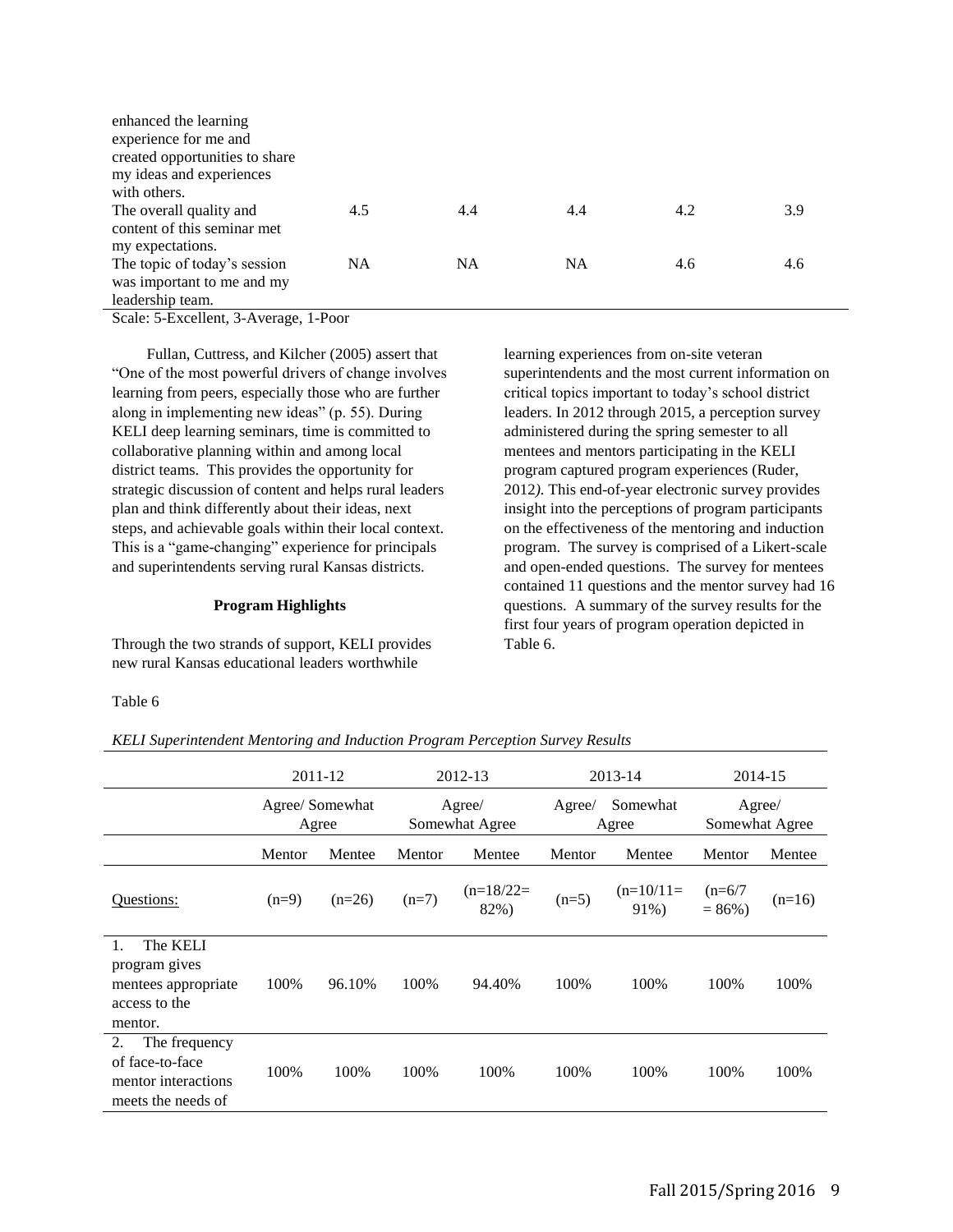| mentees.             |        |        |         |        |        |        |        |        |
|----------------------|--------|--------|---------|--------|--------|--------|--------|--------|
| Interaction<br>3.    |        |        |         |        |        |        |        |        |
| with a mentor        |        |        |         |        |        |        |        |        |
| helped the mentee    | 100%   | 100%   | 100%    | 94.50% | 100%   | 90%    | 100%   | 100%   |
| solve their own      |        |        |         |        |        |        |        |        |
| problems.            |        |        |         |        |        |        |        |        |
| The KELI<br>4.       |        |        |         |        |        |        |        |        |
| mentoring program    | 100%   | 100%   | 100%    | 100%   | 100%   | 100%   | 100%   | 100%   |
| helped mentees       |        |        |         |        |        |        |        |        |
| grow professionally. |        |        |         |        |        |        |        |        |
| 5.<br>Mentees used   |        |        |         |        |        |        |        |        |
| the KELI program     |        |        |         |        |        |        |        |        |
| to address current   | 100%   | 96.20% | 100%    | 94.40% | 100%   | 90%    | 100%   | 100%   |
| matters in their     |        |        |         |        |        |        |        |        |
| districts.           |        |        |         |        |        |        |        |        |
| 6.<br>Meetings       |        |        |         |        |        |        |        |        |
| between KELI         |        |        |         |        |        |        |        |        |
| mentors and          |        |        |         |        |        |        |        |        |
| mentees were         | 100%   | 100%   | 85.7%   | 100%   | 100%   | 90%    | 100%   | 100%   |
| purposeful and       |        |        |         |        |        |        |        |        |
| accomplished         |        |        |         |        |        |        |        |        |
| specific goals.      |        |        |         |        |        |        |        |        |
| Mentees found<br>7.  |        |        |         |        |        |        |        |        |
| mentee cohort        | 77.80% | 80%    | 100%    | 94.40% | 100%   | 100%   | 83.33% | 93.75% |
| meetings helpful.    |        |        |         |        |        |        |        |        |
| The training<br>8.   |        |        |         |        |        |        |        |        |
| provided by KELI     |        |        |         |        |        |        |        |        |
| for mentors helped   |        |        |         |        |        |        |        |        |
| me be a more         | 100%   |        | 100%    |        | 100%   |        | 100%   |        |
| effective            |        |        |         |        |        |        |        |        |
| mentor/coach.        |        |        |         |        |        |        |        |        |
| (Mentors)            |        |        |         |        |        |        |        |        |
| Indicate the<br>9.   |        |        |         |        |        |        |        |        |
| effectiveness of     |        |        |         |        |        |        |        |        |
| communication        |        |        |         |        |        |        |        |        |
| between the          |        |        |         |        |        |        |        |        |
| mentee/mentor.       | Mentor | Mentee | Mentor  | Mentee | Mentor | Mentee | Mentor | Mentee |
| Note: Rating         |        |        |         |        |        |        |        |        |
| averages listed      |        |        |         |        |        |        |        |        |
| below for each       |        |        |         |        |        |        |        |        |
| communication        |        |        |         |        |        |        |        |        |
| 5=high.<br>type;     |        |        |         |        |        |        |        |        |
| In person            | 5.0    | 4.6    | 5.0     | 4.0    | 4.8    | 4.8    | 4.94   | 5.00   |
| Phone                | 4.1    | 3.8    | 4.9     | 3.8    | 3.8    | 4.3    | 4.38   | 4.00   |
| Email                | 3.9    | 3.9    | 3.7     | 3.3    | 3.0    | 4.1    | 4.27   | 3.33   |
| Skype                | 2.5    | 3.4    | $1.0\,$ | N/A    | 1.3    | 1.0    | 3.14   | 2.00   |
| 10. Rate the KELI    |        |        |         |        |        |        |        |        |
| mentoring/induction  |        |        |         |        |        |        |        |        |
| program as an        |        |        |         |        |        |        |        |        |
| effective support    |        |        |         |        |        |        |        |        |
|                      |        |        |         |        |        |        |        |        |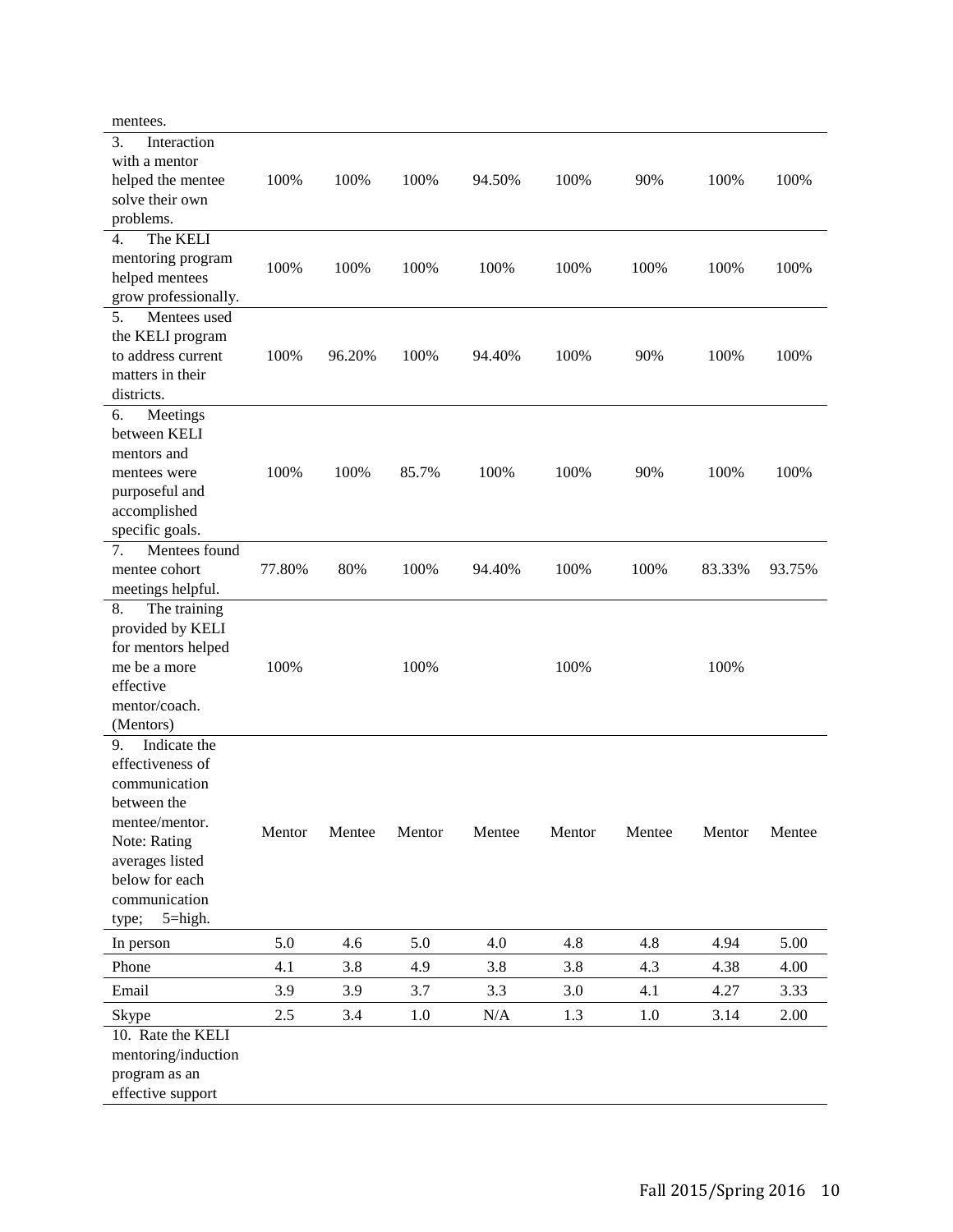| program for a first<br>year district leader. |      |     |      |     |      |     |     |      |
|----------------------------------------------|------|-----|------|-----|------|-----|-----|------|
| Range of 5-7                                 | 0%   | 5%  | 0%   | 17% | 0%   | 10% | 6%  | 0%   |
| Range of 8-10 -                              |      |     |      |     |      |     |     |      |
| $(10=$ High                                  | 100% | 85% | 100% | 83% | 100% | 90% | 94% | 100% |

For all four years, 100% of mentees and mentors agreed that the frequency of face-to-face mentor interactions met the needs of mentees. In addition, 100% of both groups confirmed that the KELI mentoring program helped mentees grow professionally. One mentor shared, "It is helpful to provide insight from an experienced perspective. This allows the mentee to think through issues benefitting from the concepts of looking at the issue from a variety of angles." A mentee substantiated, "I really enjoyed having an experienced superintendent to assist me with issues and questions. I strongly recommend the KELI mentoring program to all first year administrators." Doug Conwell, an experienced KELI mentor and Kansas rural superintendent for 20 years, commented:

> New superintendents operating in smaller, rural districts are exceptionally different from those serving in larger districts. Small, rural superintendents at many times are the transportation director, public relations director, human resources director, curriculum and instruction director, etc. They get to learn about maintenance issues such as boiler systems, HVAC systems, roofing, and a host of other large project facility issues. There is a multitude of issues that ALL schools experience for which the small school superintendent has no on-site help. KELI mentors can help these superintendents think through issues involving any of these areas because they have experienced most of these same issues.

# **Next Steps in Supporting New Rural Leaders in Kansas**

As a part of KELI's five year plan, preparing for mentoring and induction of first-year principals in Kansas began in 2012-2013. There are currently 286 districts in Kansas. A state-wide survey administered to superintendents and principals showcased the farreaching need to support new principal leaders in their initial year of service in rural districts. Of the superintendents with enrollments of less than 1,000 students, 144 responded to the survey. Of those

districts reporting, 84 or 58% indicated no availability for mentoring and induction program for new principals. Twenty-nine of the districts with enrollments of less than 1,000 students that did offer some form of mentoring and induction for new principals reported their program as not effective or somewhat effective. As a result of this defined need, a pilot mentoring and induction program for new principals in Kansas began in 2013-2014 and statewide implementation of the mentoring and induction program continues for new building leaders.

As KELI continues to expand and grow, several goals and priorities remain for supporting beginning principals and superintendents in rural areas of Kansas. These goals include efforts to retain rural leaders through strong mentoring and induction support and focus on professional learning opportunities designed to develop knowledge and skills and assist rural leaders in successfully responding to the unique role and needs of their school district and community. In addition, KELI must strive to maintain a strong and widely-versed cadre of mentors to address the unique needs of rural Kansas districts. Experienced mentors with a firm understanding of "walking in the shoes" of these new principals and superintendents will continue to build understanding and capacity at the local district level. Expanding utilization of technology to assist in effectively delivering services in geographically remote areas in Kansas is an additional goal.

#### **Conclusion**

Timely and reflective opportunities to engage in meaningful mentoring and induction and purposeful professional learning for new Kansas leaders is an important priority. A clear focus on student learning must be center-stage and modeled by all school district leaders (Learning Forward, 2013). KELI activities provide guided opportunities for mentees to increase their knowledge base and networking and assist new rural school district leaders in placing high expectations on a culture of learning. Likewise, mentees operating in rural contexts can better understand their role in advocating essential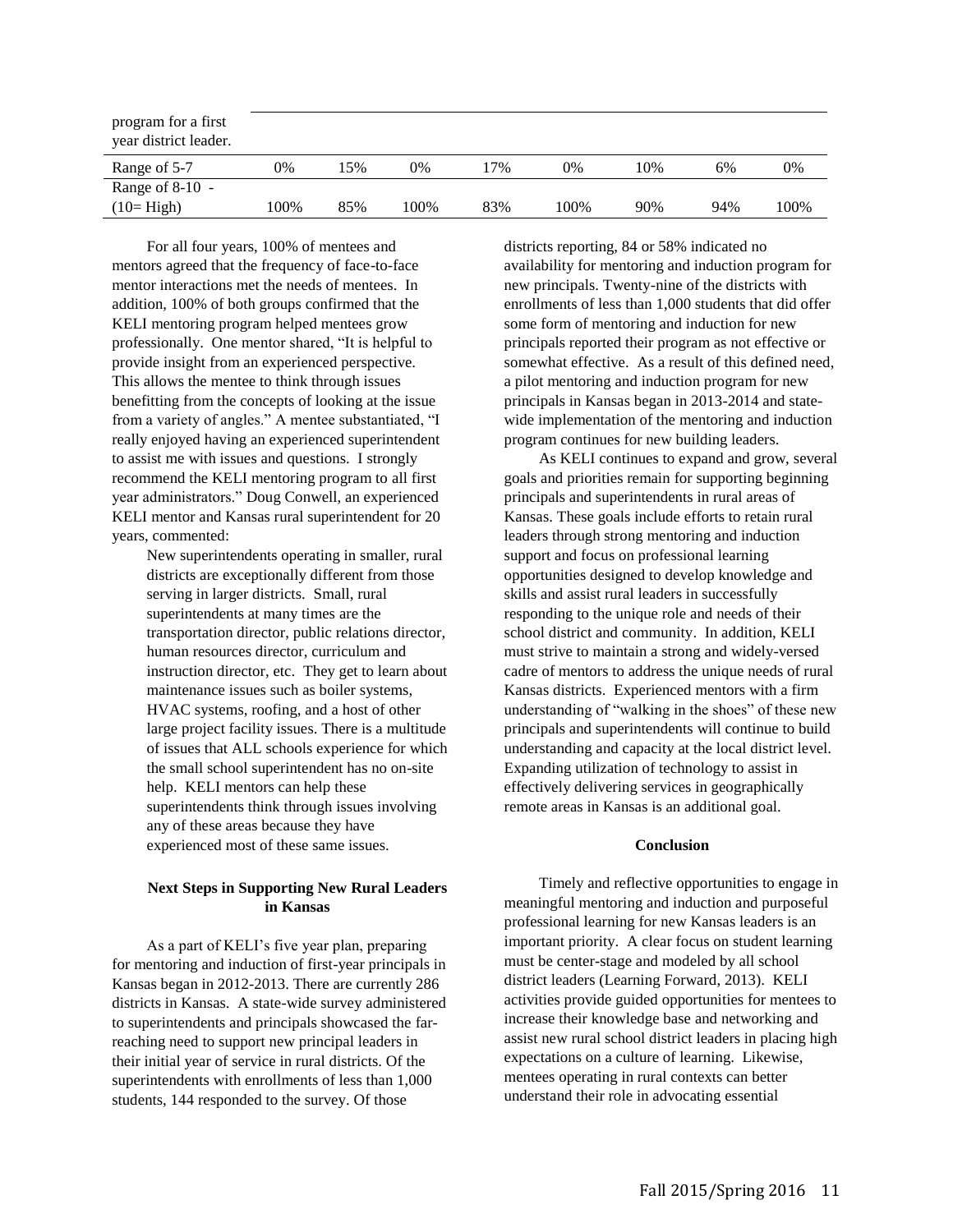resources and facilitating meaningful collaboration to improve schools in their local district. A focus on student learning, aligned to the school and district vision, is a top priority for all educators and leaders. The focus on improving student achievement in rural settings is promulgated by the individualized mentoring and induction support and vital link offered through KELI's programming focus on leadership.

As new principals and superintendents form strong ties and expectations between student achievement and professional learning, KELI's program of support for new rural Kansas leaders plays a crucial role in reflection, action, and support that can "change what educators know, are able to do, and believe" within the complexity of their unique leadership setting (Learning Forward, 2013, p. 3). Providing opportunities for reflection and honest dialogue among mentees and mentors can change daily practice, promote collaboration, and strengthen a continuous cycle of school improvement. New rural Kansas leaders, working in concert with leadership teams, model these collaborative practices and discuss local strategies to inform next steps in implementing state and national reform efforts as a part of their local school improvement process.

As new rural school district leaders continue their journey in becoming the experienced leaders of tomorrow, it is essential that their first year of practice form a trail of successful steps upon which a flourishing future will be built. School and district leaders in newly acquired rural positions must keep a pulse on results and stakeholder responses and think deeply about implementing necessary reform.

Because the rural leader often operates in isolation as a result of geographic location, multiple networking experiences with other school district leaders is vital to accomplishing goals. Through encouragement and exposure to professional networking resources, new rural principals and superintendents are able to develop collaborative processes and form valued learning communities enabling them to find and utilize resources to effectively address their local district needs.

The KELI model provides one example of how new school and district leaders strategically embrace a focus on student achievement, plan for the intricacies of necessary change, and build organizational capacity through effective mentoring and induction and deep learning opportunities. Building leadership capacity to enable new rural principals and superintendents to focus on student achievement, allocate essential resources aligned to goals, and address the varied expectations defined by their local school and community stakeholders are necessary leadership responsibilities. The KELI mentoring and induction program is a viable option to assist rural leaders in their professional transition to the leadership role and to develop knowledge, apply skills, and promote meaningful discussion towards sustainable change in their local context. These supportive efforts, embedded in rich context, promote conversation around local district and community goals and inform the highly visible role of the rural leader in achieving positive progress for stakeholders in each rural Kansas school district and community.

### **References**

- Canales, M., Tejeda-Delgado, C., & Slate, J. (2008). Leadership behaviors of superintendent/principals in small, rural school districts in Texas. *The Rural Educator*. *29*(3), 1- 7.
- Council of Chief State School Officers. (2008). Educational Leadership Policy Standards: ISLLC. Washington, D.C.
- Council of Chief State School Officers. (2012). Implementing the common core state standards: State spotlights. Available online at www.ccsso.org.
- Cheliotes, L. & Reilly, M. (2010). *Coaching conversations.* Thousand Oaks, CA: Corwin Press.
- Cheliotes, L. & Reilly, M. (2012). *Opening the door to coaching conversations*. Thousand Oaks, CA: Corwin Press.
- Forner, M., Bierlein-Palmer, L., & Reeves, P. (2012). Leadership practices of effective rural superintendents: Connections to Waters and Marzano's leadership correlates. *Journal of Research in Rural Education*, *27*(8), 1-13.
- Fullan, M., Cuttress, C., & Kilcher, A. (2005). 8 forces for leaders of change. *Journal of Staff Development*, *26*(4). Available at [www.nsdc.org.](http://www.nsdc.org/)
- Institute for Educational Leadership (2005). Preparing leaders for rural schools: Practice